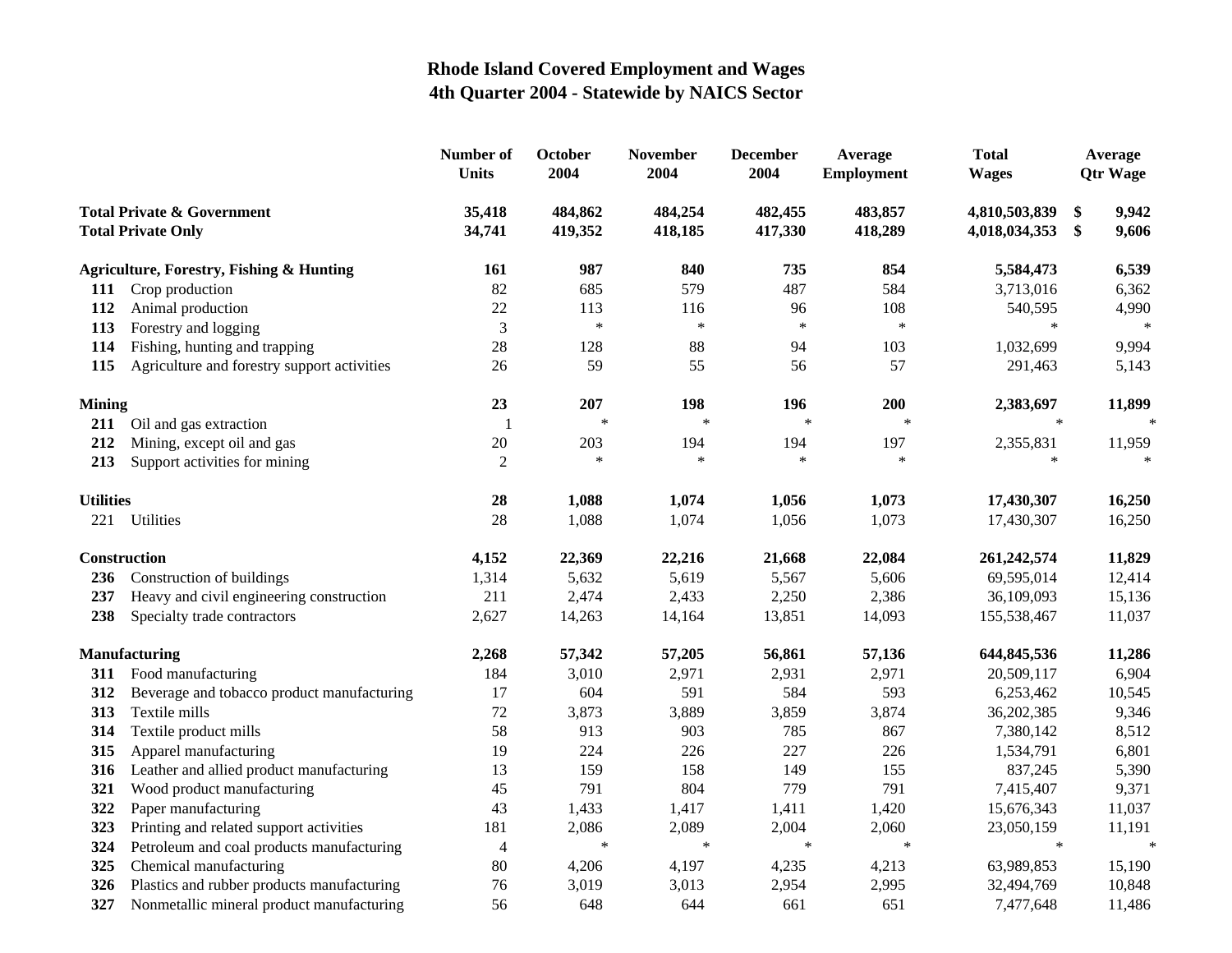|                                         |                                               | <b>Number of</b><br><b>Units</b> | <b>October</b><br>2004 | <b>November</b><br>2004 | <b>December</b><br>2004 | Average<br><b>Employment</b> | <b>Total</b><br><b>Wages</b> | Average<br><b>Qtr Wage</b> |
|-----------------------------------------|-----------------------------------------------|----------------------------------|------------------------|-------------------------|-------------------------|------------------------------|------------------------------|----------------------------|
| 331                                     | Primary metal manufacturing                   | 78                               | 1,746                  | 1,719                   | 1,724                   | 1,730                        | 21,079,453                   | 12,187                     |
| 332                                     | Fabricated metal product manufacturing        | 357                              | 8,025                  | 8,003                   | 8,045                   | 8,024                        | 81,468,961                   | 10,153                     |
| 333                                     | Machinery manufacturing                       | 180                              | 2,428                  | 2,402                   | 2,360                   | 2,397                        | 30,068,187                   | 12,546                     |
| 334                                     | Computer and electronic product manufacturing | 98                               | 5,067                  | 5,028                   | 5,022                   | 5,039                        | 87,458,943                   | 17,356                     |
| 335                                     | Electrical equipment and appliance mfg.       | 45                               | 2,415                  | 2,411                   | 2,416                   | 2,414                        | 31,627,227                   | 13,102                     |
| 336                                     | Transportation equipment manufacturing        | 66                               | 3,839                  | 3,833                   | 3,899                   | 3,857                        | 44,587,244                   | 11,560                     |
| 337                                     | Furniture and related product manufacturing   | 84                               | 1,879                  | 1,923                   | 1,939                   | 1,914                        | 18,330,919                   | 9,579                      |
| 339                                     | Miscellaneous manufacturing                   | 512                              | 10,914                 | 10,925                  | 10,816                  | 10,885                       | 106,536,496                  | 9,787                      |
|                                         | <b>Wholesale Trade</b>                        | 2,837                            | 16,423                 | 16,434                  | 16,474                  | 16,444                       | 236,927,561                  | 14,408                     |
| 423                                     | Merchant wholesalers, durable goods           | 994                              | 9,039                  | 9,048                   | 9,082                   | 9,056                        | 122,395,522                  | 13,515                     |
| 424                                     | Merchant wholesalers, nondurable goods        | 546                              | 4,896                  | 4,897                   | 4,883                   | 4,892                        | 67,356,726                   | 13,769                     |
| 425                                     | Electronic markets and agents and brokers     | 1,297                            | 2,488                  | 2,489                   | 2,509                   | 2,495                        | 47,175,313                   | 18,905                     |
| <b>Retail Trade</b>                     |                                               | 4,161                            | 53,666                 | 54,894                  | 55,563                  | 54,708                       | 352,138,991                  | 6,437                      |
| 441                                     | Motor vehicle and parts dealers               | 452                              | 6,060                  | 6,019                   | 5,980                   | 6,020                        | 65,273,076                   | 10,843                     |
| 442                                     | Furniture and home furnishings stores         | 205                              | 1,725                  | 1,798                   | 1,878                   | 1,800                        | 12,727,412                   | 7,069                      |
| 443                                     | Electronics and appliance stores              | 197                              | 1,406                  | 1,529                   | 1,512                   | 1,482                        | 12,787,389                   | 8,627                      |
| 444                                     | Building material and garden supply stores    | 256                              | 4,245                  | 4,209                   | 4,064                   | 4,173                        | 34,260,732                   | 8,211                      |
| 445                                     | Food and beverage stores                      | 713                              | 8,941                  | 8,858                   | 8,898                   | 8,899                        | 43,658,610                   | 4,906                      |
| 446                                     | Health and personal care stores               | 293                              | 5,524                  | 5,679                   | 5,673                   | 5,625                        | 41,439,121                   | 7,367                      |
| 447                                     | Gasoline stations                             | 329                              | 2,070                  | 2,057                   | 2,117                   | 2,081                        | 11,181,518                   | 5,372                      |
| 448                                     | Clothing and clothing accessories stores      | 539                              | 5,801                  | 6,217                   | 6,480                   | 6,166                        | 27,354,644                   | 4,436                      |
| 451                                     | Sporting goods, hobby, book and music stores  | 279                              | 2,058                  | 2,175                   | 2,315                   | 2,183                        | 9,342,224                    | 4,280                      |
| 452                                     | General merchandise stores                    | 165                              | 10,232                 | 10,636                  | 10,818                  | 10,562                       | 54,831,104                   | 5,191                      |
| 453                                     | Miscellaneous store retailers                 | 520                              | 3,294                  | 3,305                   | 3,357                   | 3,319                        | 17,872,022                   | 5,385                      |
| 454                                     | Nonstore retailers                            | 213                              | 2,310                  | 2,412                   | 2,471                   | 2,398                        | 21,411,139                   | 8,930                      |
| <b>Transportation &amp; Warehousing</b> |                                               | 727                              | 9,533                  | 9,471                   | 9,605                   | 9,536                        | 82,840,151                   | 8,687                      |
| 481                                     | Air transportation                            | 26                               | 510                    | 501                     | 493                     | 501                          | 4,548,270                    | 9,072                      |
| 483                                     | Water transportation                          | 10                               | 218                    | 176                     | 186                     | 193                          | 1,622,425                    | 8,392                      |
| 484                                     | Truck transportation                          | 345                              | 2,381                  | 2,402                   | 2,407                   | 2,397                        | 24,649,216                   | 10,285                     |
| 485                                     | Transit and ground passenger transportation   | 99                               | 2,235                  | 2,234                   | 2,227                   | 2,232                        | 12,535,341                   | 5,616                      |
| 486                                     | Pipeline transportation                       | $\overline{4}$                   | 41                     | 41                      | 42                      | 41                           | 556,832                      | 13,472                     |
| 487                                     | Scenic and sightseeing transportation         | 41                               | 287                    | 245                     | 202                     | 245                          | 1,031,628                    | 4,216                      |
| 488                                     | Support activities for transportation         | 128                              | 913                    | 887                     | 904                     | 901                          | 9,378,225                    | 10,405                     |
| 492                                     | Couriers and messengers                       | 44                               | 1,745                  | 1,786                   | 1,953                   | 1,828                        | 17,857,461                   | 9,769                      |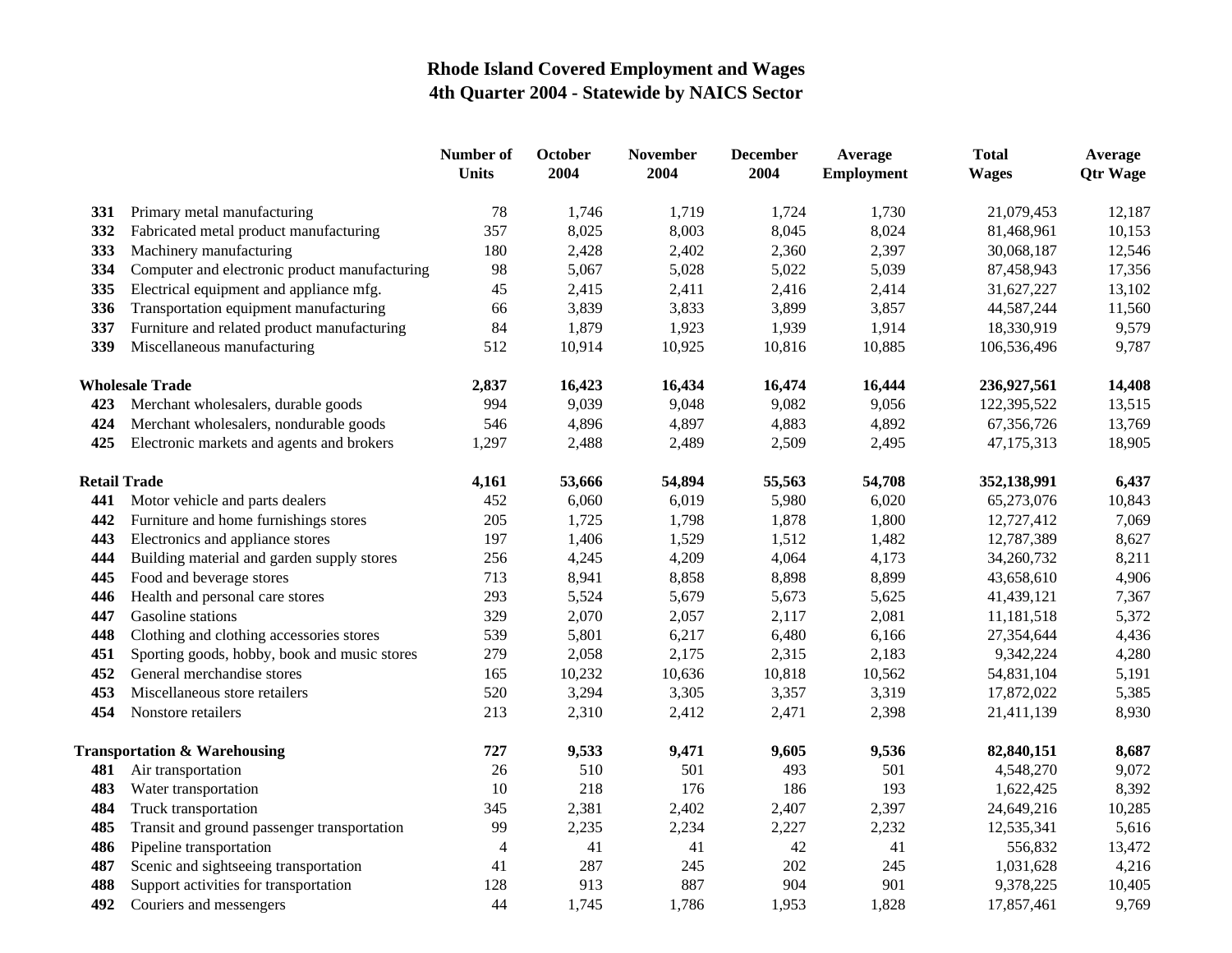|                                              |                                                  | Number of<br><b>Units</b> | October<br>2004 | <b>November</b><br>2004 | <b>December</b><br>2004 | Average<br><b>Employment</b> | <b>Total</b><br><b>Wages</b> | Average<br><b>Qtr Wage</b> |
|----------------------------------------------|--------------------------------------------------|---------------------------|-----------------|-------------------------|-------------------------|------------------------------|------------------------------|----------------------------|
| 493                                          | Warehousing and storage                          | 30                        | 1,203           | 1,199                   | 1,191                   | 1,198                        | 10,660,753                   | 8,901                      |
| <b>Information</b>                           |                                                  | 620                       | 10,713          | 10,638                  | 10,680                  | 10,677                       | 156, 133, 311                | 14,623                     |
| 511                                          | Publishing industries, except Internet           | 258                       | 3,373           | 3,346                   | 3,367                   | 3,362                        | 43,630,860                   | 12,978                     |
| 512                                          | Motion picture and sound recording industries    | 58                        | 542             | 558                     | 552                     | 551                          | 3,380,337                    | 6,139                      |
| 515                                          | Broadcasting, except Internet                    | 26                        | 746             | 744                     | 743                     | 744                          | 10,145,936                   | 13,631                     |
| 516                                          | Internet publishing and broadcasting             | 14                        | 31              | 33                      | 33                      | 32                           | 324,073                      | 10,023                     |
| 517                                          | Telecommunications                               | 119                       | 2,714           | 2,653                   | 2,674                   | 2,680                        | 41,619,485                   | 15,528                     |
| 518                                          | ISPs, search portals, and data processing        | 99                        | 2,768           | 2,766                   | 2,771                   | 2,768                        | 53,805,406                   | 19,436                     |
| 519                                          | Other information services                       | 46                        | 539             | 538                     | 540                     | 539                          | 3,227,214                    | 5,987                      |
| <b>Finance &amp; Insurance</b>               |                                                  | 1,639                     | 25,636          | 25,653                  | 25,647                  | 25,645                       | 380, 316, 783                | 14,830                     |
| 521                                          | Monetary authorities - central bank              | $\Omega$                  | $\theta$        | $\theta$                | $\boldsymbol{0}$        | $\theta$                     | $\Omega$                     | $\Omega$                   |
| 522                                          | Credit intermediation and related activities     | 734                       | 12,785          | 12,837                  | 12,821                  | 12,814                       | 168,149,428                  | 13,122                     |
| 523                                          | Securities, commodity contracts, investments     | 213                       | 3,614           | 3,557                   | 3,533                   | 3,568                        | 83,858,305                   | 23,503                     |
| 524                                          | Insurance carriers and related activities        | 674                       | 9,172           | 9,155                   | 9,201                   | 9,176                        | 126,949,347                  | 13,835                     |
| 525                                          | Funds, trusts, and other financial vehicles      | 18                        | 65              | 104                     | 92                      | 87                           | 1,359,703                    | 15,629                     |
| Real Estate & Rental & Leasing               |                                                  | 1,160                     | 6,675           | 6,654                   | 6,669                   | 6,666                        | 64,827,549                   | 9,725                      |
| 531                                          | Real estate                                      | 892                       | 4,478           | 4,501                   | 4,553                   | 4,511                        | 49,384,264                   | 10,948                     |
| 532                                          | Rental and leasing services                      | 261                       | 2,145           | 2,101                   | 2,063                   | 2,103                        | 14,473,009                   | 6,882                      |
| 533                                          | Lessors of nonfinancial intangible assets        | 7                         | 52              | 52                      | 53                      | 52                           | 970,276                      | 18,540                     |
| <b>Professional &amp; Technical Services</b> |                                                  | 3,704                     | 20,193          | 20,325                  | 20,623                  | 20,380                       | 307,403,525                  | 15,083                     |
|                                              | 541 Professional and technical services          | 3,704                     | 20,193          | 20,325                  | 20,623                  | 20,380                       | 307,403,526                  | 15,083                     |
|                                              | <b>Management of Companies &amp; Enterprises</b> | 167                       | 8,398           | 8,383                   | 8,450                   | 8,410                        | 138,208,881                  | 16,433                     |
|                                              | 551 Management of companies and enterprises      | 167                       | 8,398           | 8,383                   | 8,450                   | 8,410                        | 138,208,882                  | 16,433                     |
| <b>Administrative &amp; Waste Services</b>   |                                                  | 2,204                     | 26,917          | 26,352                  | 25,518                  | 26,262                       | 170,131,590                  | 6,478                      |
| 561                                          | Administrative and support services              | 2,053                     | 25,485          | 24,933                  | 24,116                  | 24,845                       | 153,617,361                  | 6,183                      |
| 562                                          | Waste management and remediation services        | 151                       | 1,432           | 1,419                   | 1,402                   | 1,418                        | 16,514,229                   | 11,649                     |
| <b>Educational Services</b>                  |                                                  | 444                       | 17,544          | 17,679                  | 17,570                  | 17,598                       | 169,578,218                  | 9,636                      |
|                                              | 611 Educational services                         | 444                       | 17,544          | 17,679                  | 17,570                  | 17,598                       | 169,578,219                  | 9,636                      |